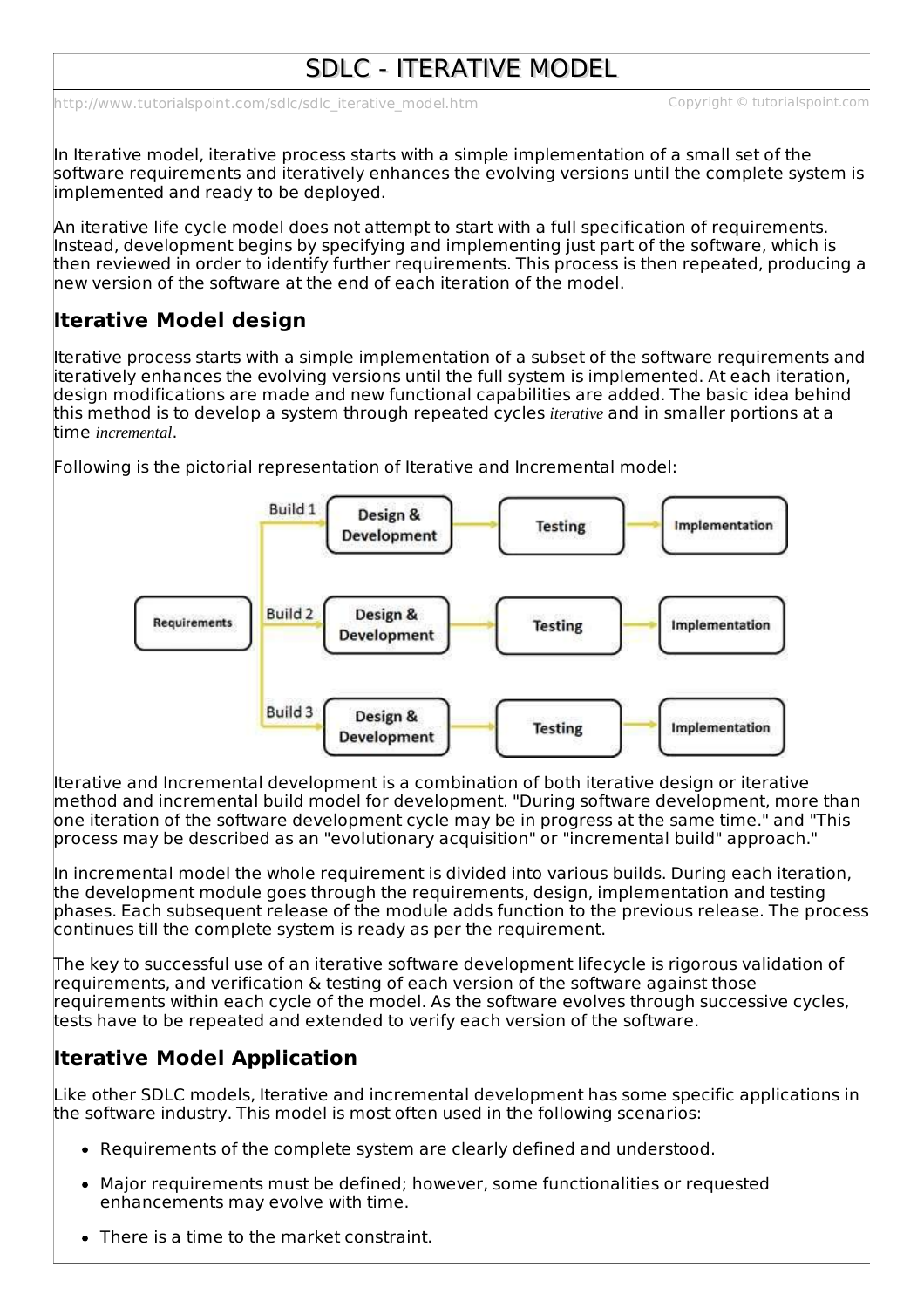- A new technology is being used and is being learnt by the development team while working on the project.
- Resources with needed skill set are not available and are planned to be used on contract basis for specific iterations.
- There are some high risk features and goals which may change in the future.

#### **Iterative Model Pros and Cons**

The advantage of this model is that there is a working model of the system at a very early stage of development which makes it easier to find functional or design flaws. Finding issues at an early stage of development enables to take corrective measures in a limited budget.

The disadvantage with this SDLC model is that it is applicable only to large and bulky software development projects. This is because it is hard to break a small software system into further small serviceable increments/modules.

The following table lists out the pros and cons of Iterative and Incremental SDLC Model:

- Some working functionality can be developed quickly and early in the life cycle.
- Results are obtained early and periodically.
- Parallel development can be planned.
- Progress can be measured.
- Less costly to change the scope/requirements.
- Testing and debugging during smaller iteration is easy.
- Risks are identified and resolved during iteration; and each iteration is an easily managed milestone.
- Easier to manage risk High risk part is done first.
- With every increment operational product is delivered.
- **ISSUES, challenges & risks identified from** each increment can be utilized/applied to the next increment.
- Risk analysis is better.
- It supports changing requirements.
- Initial Operating time is less.
- Better suited for large and missioncritical projects.
- During life cycle software is produced early which facilitates customer evaluation and feedback.

#### **Pros Cons**

- More resources may be required.
- Although cost of change is lesser but it is not very suitable for changing requirements.
- More management attention is required.
- System architecture or design issues may arise because not all requirements are gathered in the beginning of the entire life cycle.
- Defining increments may require definition of the complete system.
- Not suitable for smaller projects.
- Management complexity is more.
- End of project may not be known which is a risk.
- Highly skilled resources are required for risk analysis.
- Project.s progress is highly dependent upon the risk analysis phase.